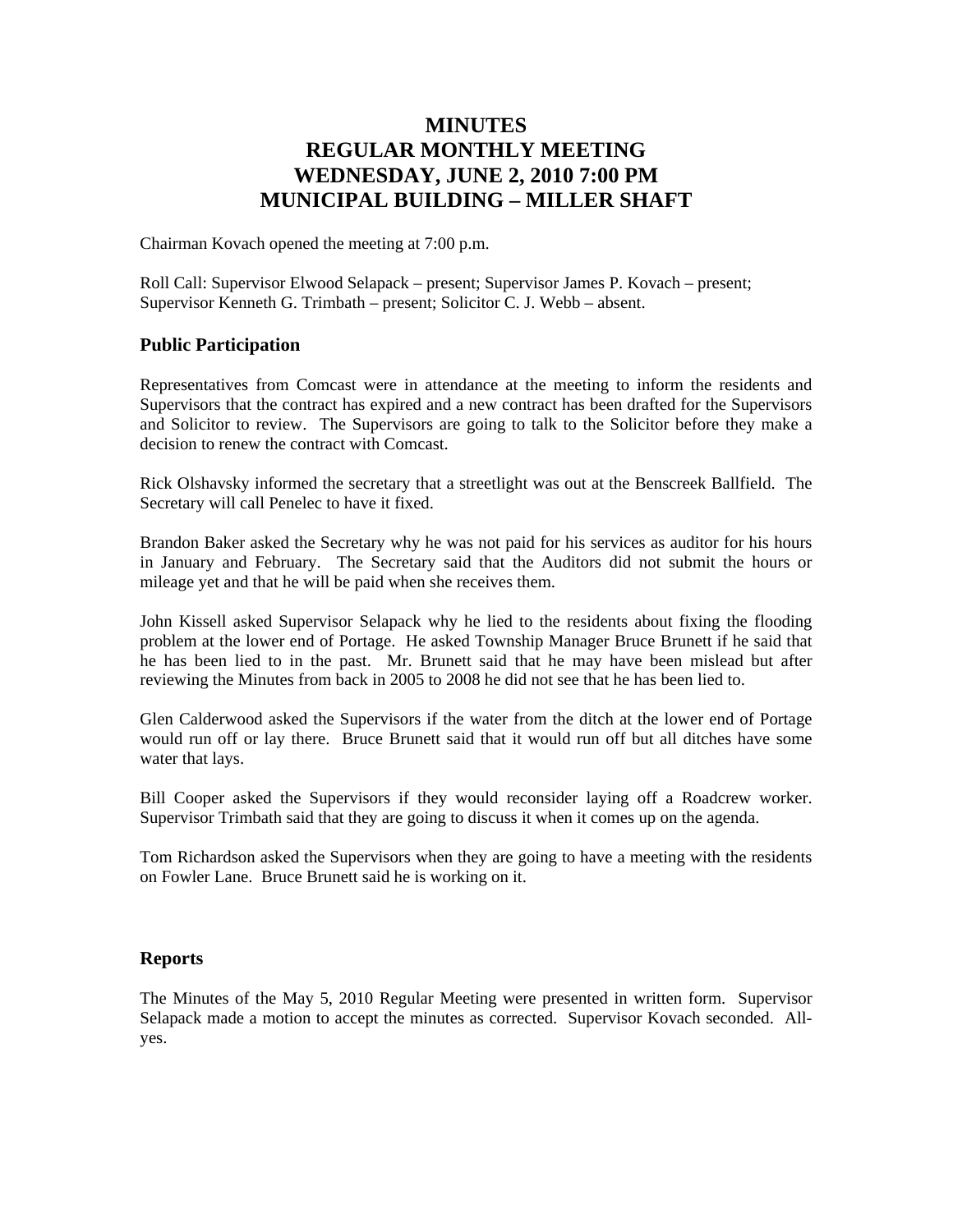The Secretary's Report was presented and contained written and telephone correspondence which was included as part of the meeting record. Supervisor Trimbath made the motion to accept the Secretary's Report and Supervisor Kovach seconded. The motion carried unanimously.

Township Manager Bruce Brunett presented the Roadmaster's report which included; blacked topped various roads, put 2 catch basins in, weed eating, brush hogging, hauled dirt to culd-a-sac, cleaned trucks, repairing snow damage, waiting to dry up to do jack's alley, finished sweeping, got guard rail from contractor on bridge project, got grader running, started to clean ditches. Supervisor Selapck made a motion to approve the Roadmaster's Report and Supervisor Kovach seconded. The motion carried unanimously.

The Enforcement Officer was not present at the meeting therefore no report was given.

The Township Managers report was given by Bruce Brunett which included; Supervisor Trimbath and Steve Sewalk and Bruce Brunett attended the Portage Sewer Authority Meeting May 11, 2010, which they discussed the proposed Martindale Fiddlers Green Expansion. Supervisor Trimbath Supervisor Selapack and Bruce Brunett, Councilman Shuniak from Cassandra and Bob Koban met with Chief Barkley from Conemaugh Township. Disscussions were made about Police Protection; other items working on include; sign ordiance, farm animal ordianace organizing our ordinances, sewage along Rt. 164, dilapidated houses, right of way on ciokota, combining purchase of insurance, new twp. complex, setting up meeting with Penelec to consolidate bills, our town, insurance, Carol Myers. Supervisor Kovach made a motion to accept the Manager's Report, Supervisor Trimbath seconded. All- yes.

Expenditures in the amount of  $$45,075.08$  - General Fund and  $$9,627.95$  - Payroll # 10, and #11 were presented for approval. Supervisor Trimbath made the motion to accept the expenditures and Supervisor Kovach seconded. All – yes.

The Treasurer's Report is as follows:

| <b>MAY 2010</b> |              |                 |           |              |
|-----------------|--------------|-----------------|-----------|--------------|
| <b>FUND</b>     | BAL. 5-01-10 | <b>REC. MAY</b> | EXP. MAY  | BAL. 5-31-10 |
|                 |              |                 |           |              |
| <b>GENERAL</b>  | 961, 354. 59 | 154,841.85      | 54,702.53 | 1,061,493.91 |
| <b>STATE</b>    | 144,785.51   | 119.00          | 0.00      | 144,904.51   |
|                 |              |                 |           |              |
|                 |              |                 |           |              |
| ALL             | 1,106,140.10 | 154,960.85      | 54,702.53 | 1,206,398.42 |

#### **Treasurer's Report**

Supervisor Trimbath made a motion to approve the Treasurer's Report and Supervisor Selapack seconded. All – yes.

#### **OLD BUSINESS**